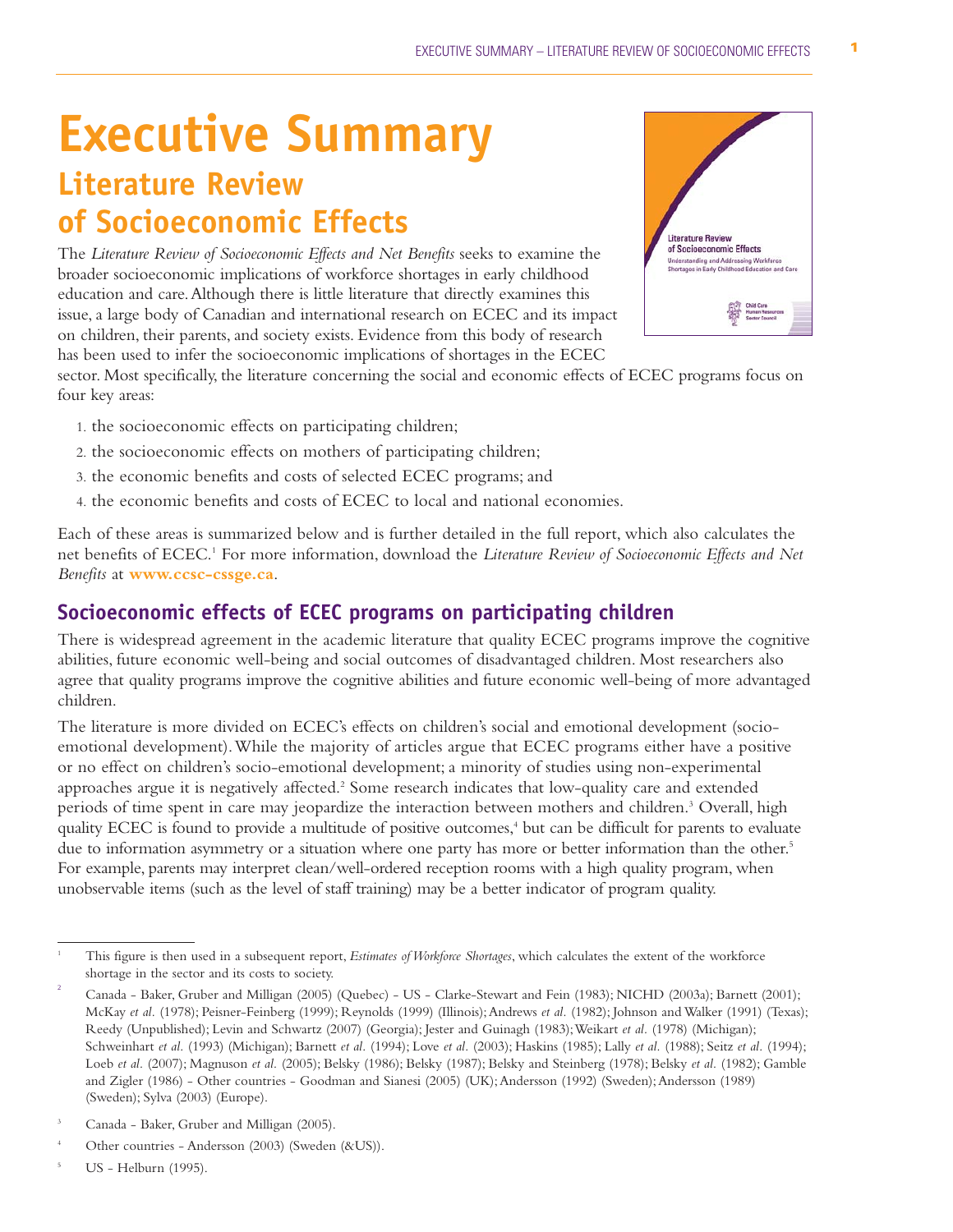## **Socioeconomic effects of ECEC programs on mothers of participating children**

Most literature concerning the impact on mothers of children in ECEC programs indicates that higher program fees will decrease a mother's hours of work and their tendency to participate in the workforce.<sup>6</sup> More specifically, the estimated response of mothers' labour supply to a 1% increase in program fees ranges widely (from 0.0% to -0.92%) which means that a 1% increase in fees could decrease the mother's labour supply by as much as 0.92%. Factors that affect these estimates include the age of the youngest child and mothers' marital status, although it is ambiguous whether labour supply for married or single mothers is more responsive to price increases. A small number of articles<sup>7</sup> noted that, in some cases, lack of access to ECEC programs can have a larger impact on mothers' labour supply than prices.

#### **Economic benefits and costs of selected ECEC programs: Quebec**

Most of the Canadian research is similar to that found elsewhere in the world regarding the socioeconomic implications of ECEC.Within Canada, developments around ECEC in Quebec are particularly noteworthy given the speed and magnitude of the change in the sector after the government introduced \$5-a-day child care as part of a comprehensive family policy. Quebec's experience is useful for understanding the socioeconomic implications of ECEC in the Canadian context and the potential implications of workforce shortages on socioeconomic outcomes.

Research lands on both sides of the debate about the impact of ECEC on children's socio-emotional development in Quebec. One study shows a reduction in aggression; another finds worsening parent-child interactions. Overall, research on the Quebec program is similar to that found elsewhere in the world concerning children's developmental outcomes, and the boost that lower fees provide to mothers' labour force participation rates and hours of work.

Two studies by Lefebvre and Merrigan (2005 and 2008) explored the impact of Quebec's ECEC policy on mothers' labour supply:

- <sup>O</sup> In their 2005 study, they estimated that the policy increased mothers' labour force participation by 12.3% (meaning that labour force participation increased by 0.25% for every 1% decrease in fees).
- <sup>O</sup> In their 2008 study, the estimated effect of the policy was to increase labour force participation rates by 6.5% for more educated mothers and 7.3% for less educated mothers.Total annual hours worked rose by 133 for less educated mothers and 114 for more educated mothers.

However, contrary to the majority of international evidence, one Quebec study found that the subsidised child care policy of Quebec produced negative outcomes on the Peabody Picture Vocabulary Test (PPVT) scores for children aged five years and possibly negative for children aged four years, in particular with less educated mothers. Other researchers, however, have criticized these studies because they lack an appropriate control or matched group, which makes the results less powerful than randomized experimental studies that have found positive effects.There is also the possibility that the above findings reflect the potential negative socioeconomic implications of the shortages of qualified staff in the Quebec system that occurred after the rapid increase in demand following the program's introduction.

<sup>6</sup> Canada - Powell (1997); Powell (2002); Michalopoulos and Robins (2000) (&US); Michalopoulos and Robins (2002) (&US) - US - Anderson and Levine (1999); Blau and Hagy (1998); Blau and Robins (1988); Connelly (1992); Averett et al. (1997); Ribar (1992); Ribar (1995) – Other countries - Kornstad and Thoresen (2002) (Norway); Chone et al. (2003) (France); Oishi (2002) (Japan);Wrohlich (2004) (Germany); Graafland (2000) (Netherlands).

Canada - McCain *et al.* (2007); Bushnik (2006) U.S. Connelly and Davis (2002) – Other countries - Kreyenfeld and Hank (1999); Del Boca and Vuri (2005).